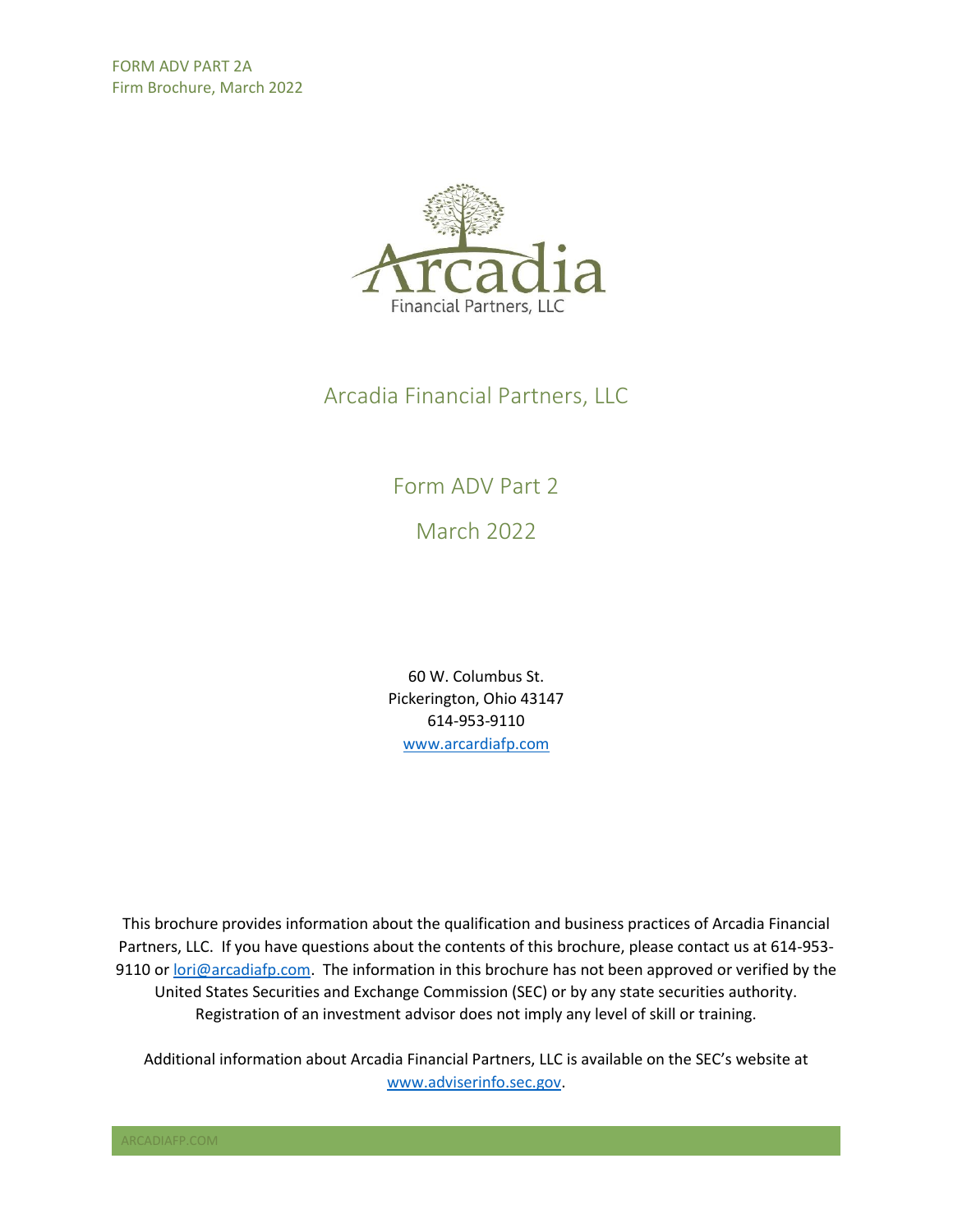# <span id="page-1-0"></span>Material Changes

There are no material changes to report as of the filing of this annual amendment.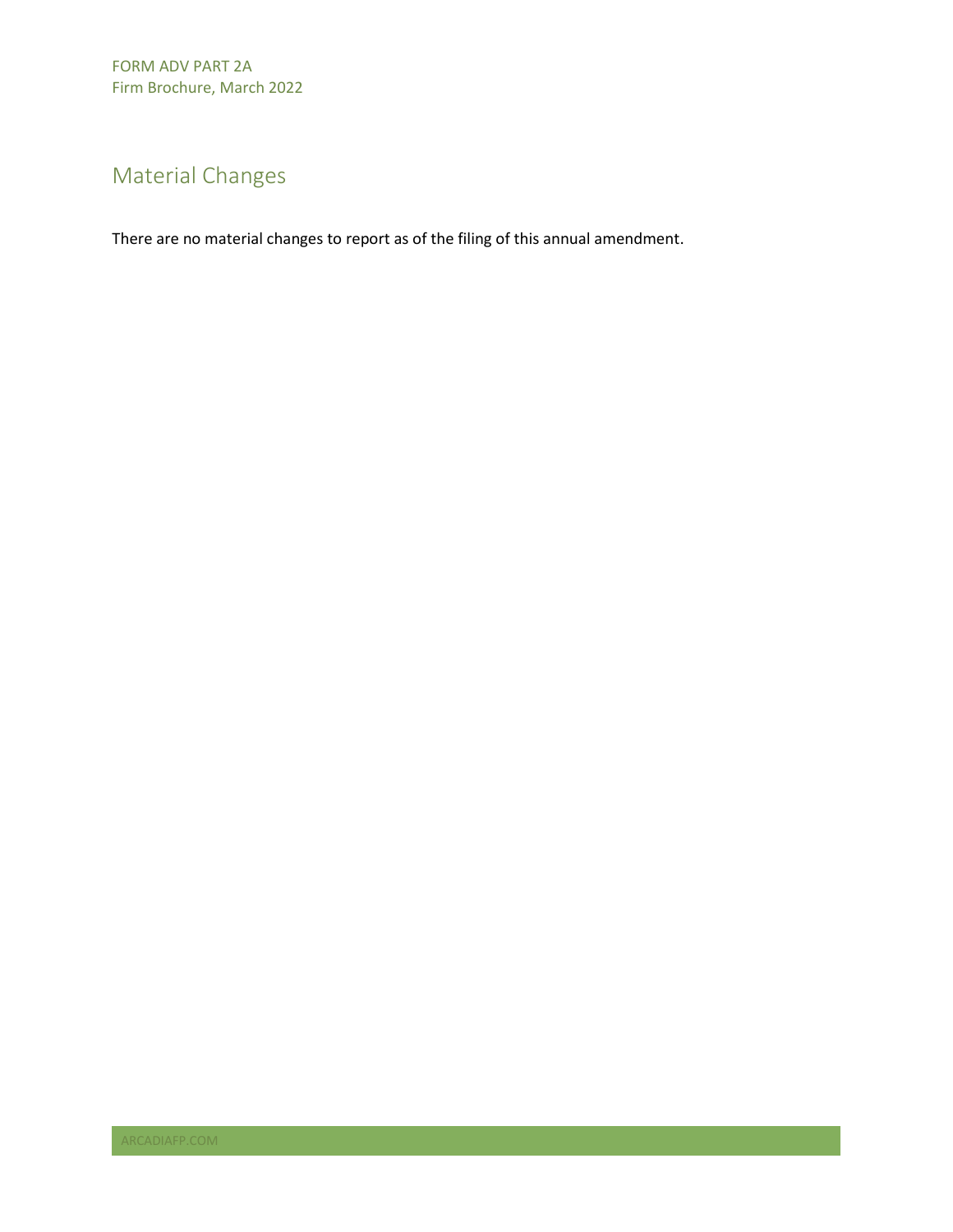## Table of Contents

| Code of Ethics, Participation or Interest in Client Transactions, and Personal Trading  10 |
|--------------------------------------------------------------------------------------------|
|                                                                                            |
|                                                                                            |
|                                                                                            |
|                                                                                            |
|                                                                                            |
|                                                                                            |
|                                                                                            |
|                                                                                            |
|                                                                                            |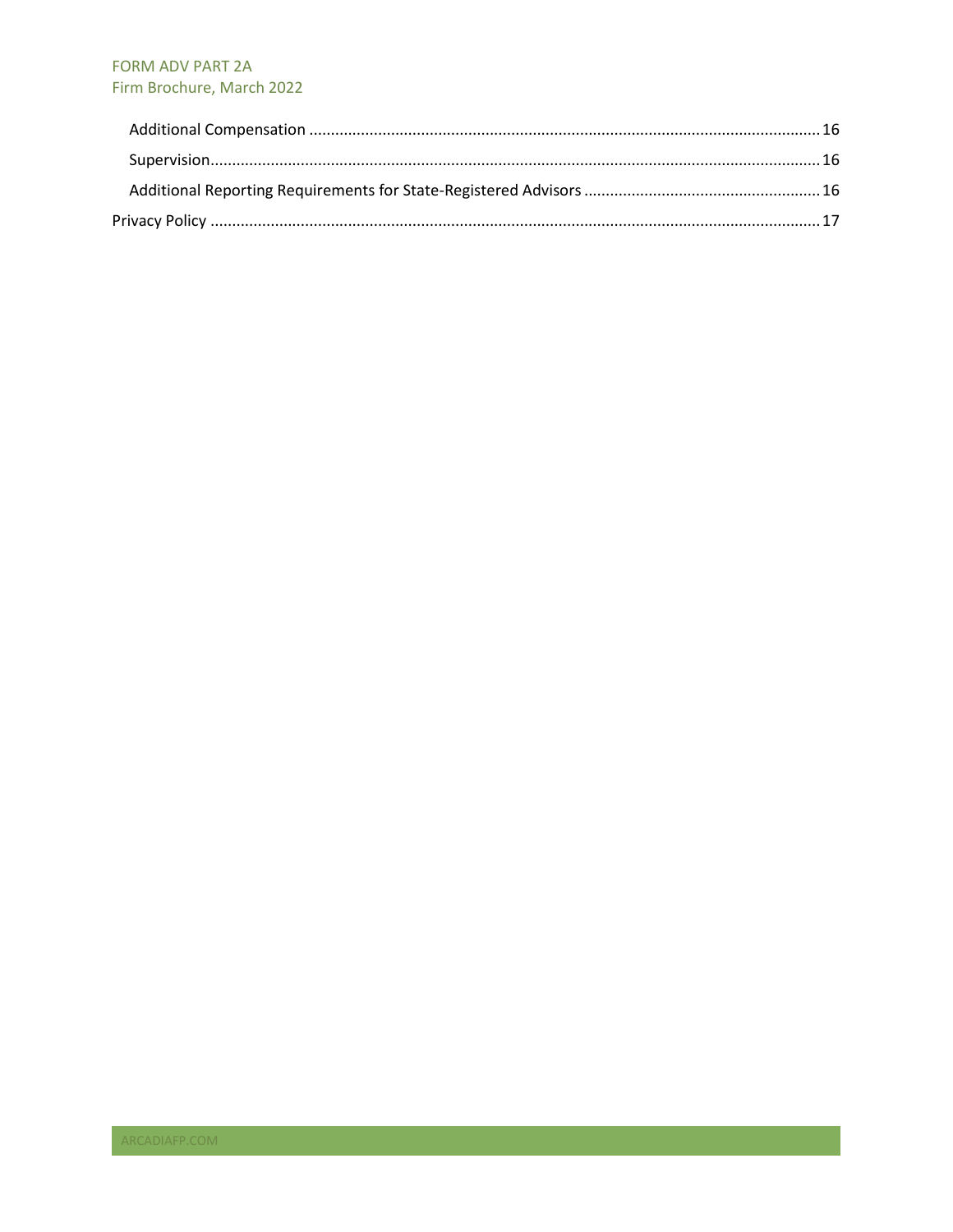## <span id="page-4-0"></span>Advisory Business

Arcadia Financial Partners, LLC (Arcadia) was established and is owned by Lori L. Eisel (formerly Lori L. Embrey) in September of 2016 and became registered with the Ohio Division of Securities in January 2017.

Arcadia offers Fee-Only financial planning and investment advisory services to its clients.

A Fee-Only financial advisor is one who is compensated solely by the client with neither the advisor nor any related party receiving compensation that is contingent upon the purchase or sale of a financial product. For more information about our fees, please refer to the *Fees and Compensation* section of this document.

Our advice is unique to each client, as each client's financial situation is unique.

Arcadia advisors sign a fiduciary oath to act in our clients' best interests at all times.

#### Financial Review

Arcadia's Financial Review typically focuses on cash flow and retirement planning, and may also involve a review of investments, estate plans, income taxes, insurance, education savings and goals, depending upon a client's unique circumstances and needs. The Financial Review is intended to identify strengths and weaknesses in a client's overall financial well-being and to present recommendations for improvement.

#### <span id="page-4-1"></span>Hourly Financial Counseling

Arcadia offers financial counseling for clients with specific questions and/or limited planning needs. Hourly financial counseling may also be appropriate for clients in need of financial guidance throughout the process of divorce.

#### <span id="page-4-2"></span>Retainer Engagements

Retainer Engagements are generally long-term in nature and may include both financial planning and investment advisory services. Retainer Engagements include periodic meetings to review accounts, monitor progress toward financial goals, and assist with implementation of financial plans.

#### <span id="page-4-3"></span>Investment Advisory Services

Arcadia will provide investment advice to the extent that it is requested by the client.

Arcadia does not take custody of client funds or securities.

Arcadia does not participate in wrap fee programs.

Arcadia will review client accounts and recommend an investment program that is appropriate for each client based on each clients' unique personal and financial goals and circumstances. Client will be responsible for implementation and ongoing monitoring of the investment program.

For Retainer Engagements, Arcadia will review client accounts during annual meetings and upon request of the client.

ARCADIAFP.COM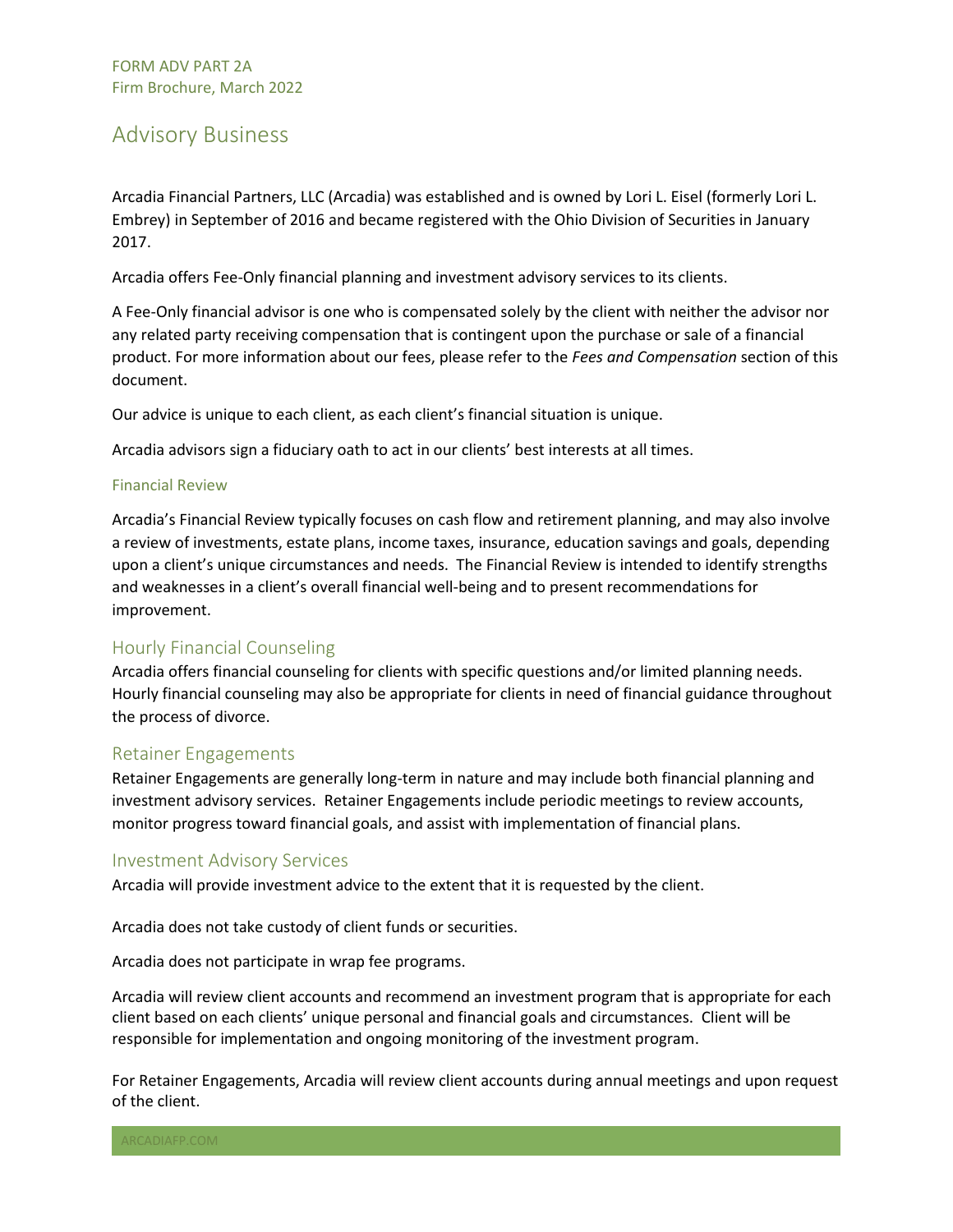#### <span id="page-5-0"></span>Third-Party Investment Managers

Arcadia may, from time to time, recommend investment management services to clients for whom it is desirable and suitable. Investment management involves the implementation of an investment program based upon a client's investment objectives. Investment management also involves professional ongoing portfolio management, including trading and monitoring of accounts.

The client is under no obligation to engage the services of any such recommended professional and the client retains absolute discretion over all such engagement decisions. Clients will pay a separate fee to providers of investment management services. Arcadia receives no compensation of any kind for recommending the services of other professionals. However, client may authorize investment manager to collect fees on Arcadia's behalf.

Where applicable, transactions within your account(s) will be implemented by your outside investment manager(s). In accordance with documents executed with your investment manager(s), you may grant Arcadia a limited discretionary power to act on your behalf, without first consulting you, relative to your managed assets, based upon your Investment Policy Statement.

Before engaging Arcadia to provide financial planning and/or investment advisory services, clients are generally required to enter into an Agreement with Arcadia which outlines the scope of engagement, services offered, terms and conditions of the engagement, and fees due from the client.

#### *Hamilton Capital Management, Inc.*

Arcadia serves as co-advisor to nearly 60 accounts managed by Hamilton Capital Management, Inc. (HCM), an investment management firm in Columbus, Ohio. Arcadia, on a discretionary basis, directs the investment and reinvestment of co-advised accounts, according to each client's Investment Policy Statement. Clients have granted Arcadia the authorization to do so by executing a separate written agreement between the client, Arcadia, and HCM.

#### *Budros, Ruhlin & Roe, Inc.*

Arcadia also serves as co-advisor to accounts managed by Budros, Ruhlin & Roe, Inc. (BRR), an investment management firm in Columbus, Ohio. Arcadia, on a discretionary basis, directs the investment and reinvestment of co-advised accounts, according to each client's Investment Policy Statement. Clients have granted Arcadia the authorization to do so by executing a separate written agreement between the client, Arcadia, and BRR.

Arcadia does not receive, directly or indirectly, referral fees from HCM, BRR, other investment managers, or other professionals that it recommends or selects for its clients.

Arcadia does not recommend investment managers or other professionals based upon referrals.

### <span id="page-5-1"></span>Fees and Compensation

Arcadia offers Fee-Only financial planning and investment advisory services to its clients. Fees paid to us by our clients is our only source of compensation. We do not sell financial products of any kind, nor do we receive commissions or any other form of compensation based upon recommendations that we make to our clients.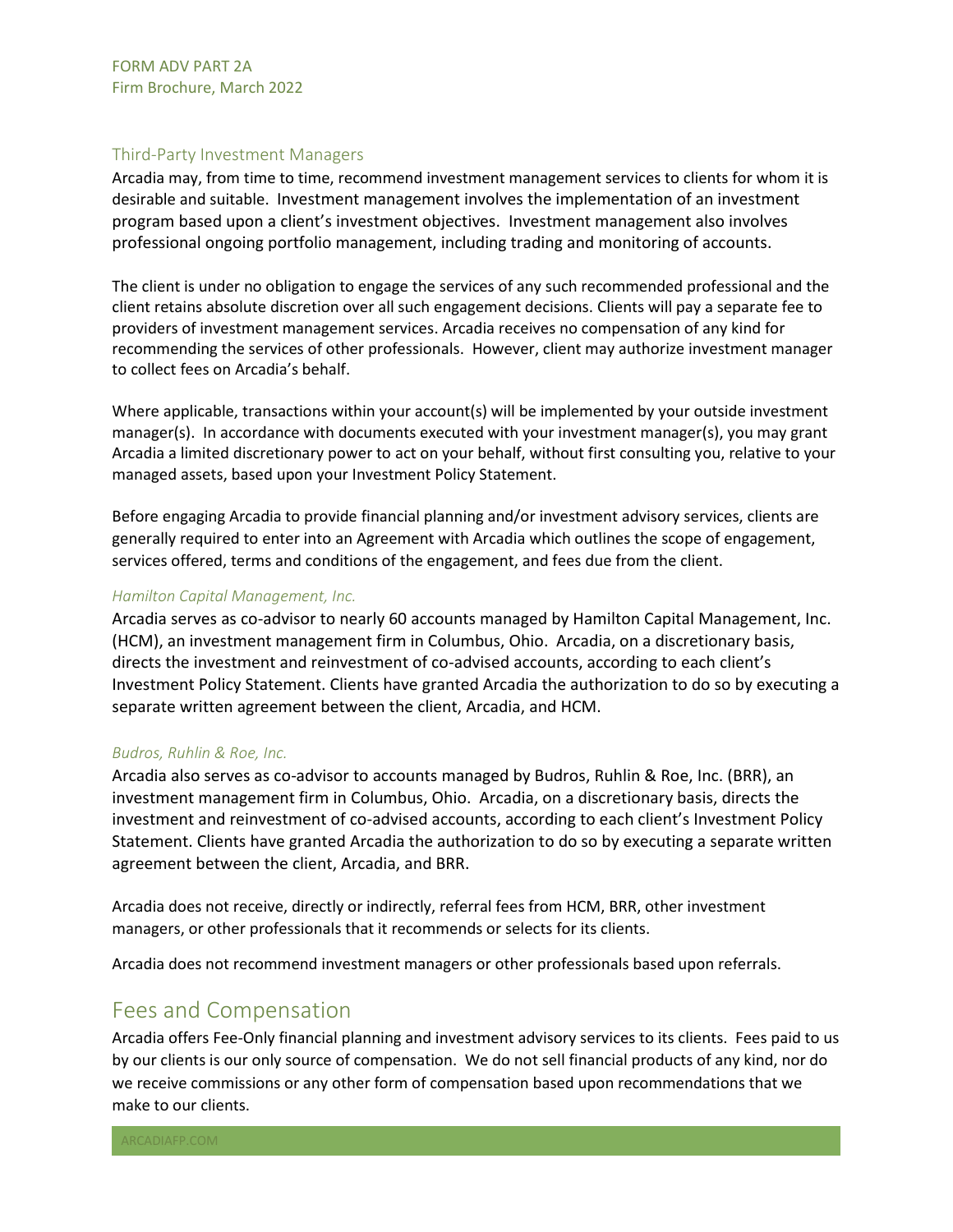Fees are negotiable, subject to the sole discretion of the advisor.

#### <span id="page-6-0"></span>Financial Review

For fixed fee engagements, such as Arcadia's Financial Review, fees will be dependent upon the nature and complexity of the engagement.

The fee for this type of engagement typically ranges from \$1,000 to \$3,000. Fees are billed upon the completion of the engagement.

#### <span id="page-6-1"></span>Hourly Financial Counseling

For Hourly Engagements, our fee is \$300/hour. We bill for time spent reviewing and analyzing client data, conducting necessary research, meeting with other professionals (for example, attorneys, accountants, insurance agents), entering data into financial planning software, and for time spent meeting with clients to present our findings and deliver recommendations. Generally, fees will be due at the termination of the engagement. However, if the engagement is expected to be long-term in nature, as in the case of divorce financial counseling, clients will pay a retainer fee of \$2,500 at the onset of the engagement. Hours will be billed against this retainer. If work is expected to continue after the initial retainer is exhausted, a new retainer fee of \$1,000 may be billed. If, at any time, billable hours result in a fee that is less than the retainer fee paid, Arcadia will provide the client with a refund of the unused portion of their retainer within 30 days of receiving written notification that Arcadia's services are no longer necessary.

#### <span id="page-6-2"></span>Retainer Engagements

Retainer Engagements are generally long-term and may include both financial planning and investment advisory services. Fees are disclosed prior to engaging Arcadia's services and are stated in our Agreement. The Agreement between Arcadia and the client will continue in effect until terminated by either party by written notice.

Arcadia has adopted the following fee guidelines for new clients who choose Arcadia's Retainer Engagement. Fees are based upon a percentage of the market value of assets placed under the advisory agreement.

> 0.45% of the first \$1,750,000; 0.15% on all amounts thereafter

New clients will typically pay a minimum fee of \$5,000 for Retainer Engagements.

Arcadia, in its sole discretion, may charge a lesser fee based upon certain criteria (i.e. anticipated future earning capacity, anticipated future additional assets, dollar amount of assets to be advised, related accounts, account composition, negotiations with client, etc.).

Fees are due at the time of service or in quarterly installments, as agreed upon in advance and documented in our Agreement. Fees may be paid by check or in cash. In certain cases, client may choose to authorize an investment manager to deduct investment management fees and Arcadia's fees from client accounts.

Fees for Retainer Engagements are generally billed quarterly in advance. Quarterly fees are calculated by applying the annual fee schedule to the value of the accounts covered by the client's agreement with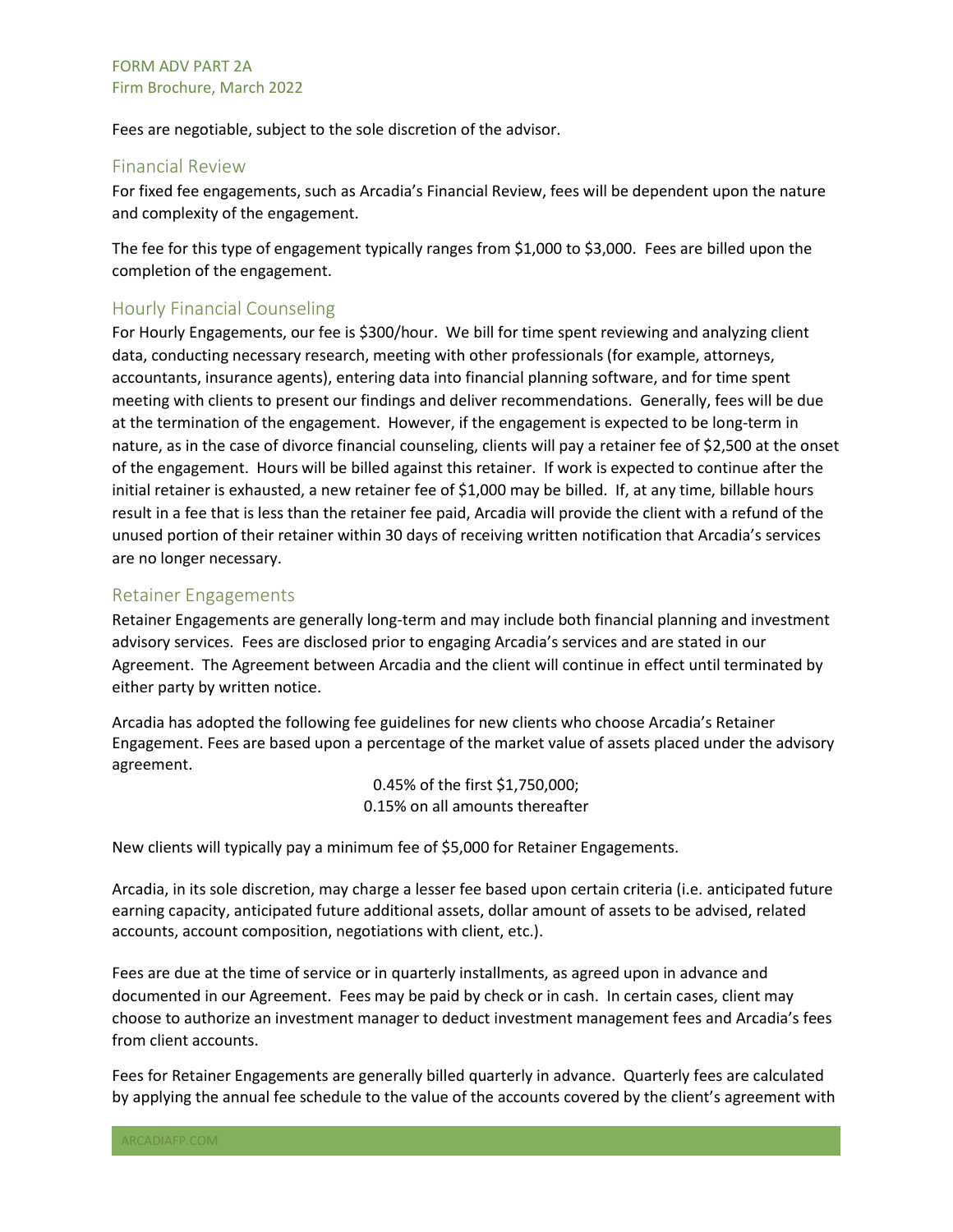Arcadia at the end of each prior calendar quarter. Arcadia will value assets using the quarter end balance for assets held in accounts for which Arcadia has direct access to the client's account information. For accounts under advisement where the Arcadia relies on the client to provide quarterly account statements for assets under advisement, Arcadia will bill on the most recent account balance information provided by the client. Initial fees for new client accounts are pro-rated to the end of the initial quarter. Likewise, fees for contributions to existing client accounts are pro-rated to the end of the current quarter at the discretion of Arcadia. Also, if a Retainer Engagement is terminated in the middle of a quarter and Arcadia has received compensation for its services for the quarter, it shall be Arcadia's practice to refund the unearned portion of its fees to client. Due to the associated administrative costs involved, Arcadia's Retainer Engagement fees are not refundable if a client withdraws only a portion of the funds in the client's account during a given quarter.

#### <span id="page-7-0"></span>Investment Advisory Services

Fees for Investment Advisory services are included in the fees for engagements listed above.

#### <span id="page-7-1"></span>Third-Party Investment Managers

Clients who retain the services of a third-party investment manager will pay both Arcadia and the investment manager for their investment advisory and management services.

While the fees charged by investment managers generally differ, the co-advisory fees charged by Arcadia will generally remain the same, regardless of the investment managers' fees, so as to eliminate conflicts of interest relative to the amount of fees paid for Arcadia's services.

#### *Hamilton Capital Management, Inc.*

Clients who retain the investment management services of Hamilton Capital Management, Inc. (HCM) may have their fees deducted from their accounts, based upon their separate agreement with HCM. Clients may also authorize HCM, by separate agreement, to debit fees from their account for Arcadia's services.

#### *Budros, Ruhlin & Roe, Inc.*

Clients who retain the investment management services of Budros, Ruhlin & Roe, Inc. (BRR) may have their fees deducted from their accounts, based upon their separate agreement with BRR. Clients may also authorize BRR, by separate agreement, to debit fees from their account for Arcadia's services.

*Please see Other Financial Industry Activities and Affiliations.*

#### <span id="page-7-2"></span>Other Fees and Expenses

In connection with using our services or implementing our recommendations, clients may incur separate fees, expenses, transaction costs, or other administrative fees from brokerage firms or other financial institutions.

The brokerage commissions or transaction fees charged by the designated broker-dealer or custodian are separate from Arcadia's investment advisory fee and, if applicable, an outside investment manager's investment management fee.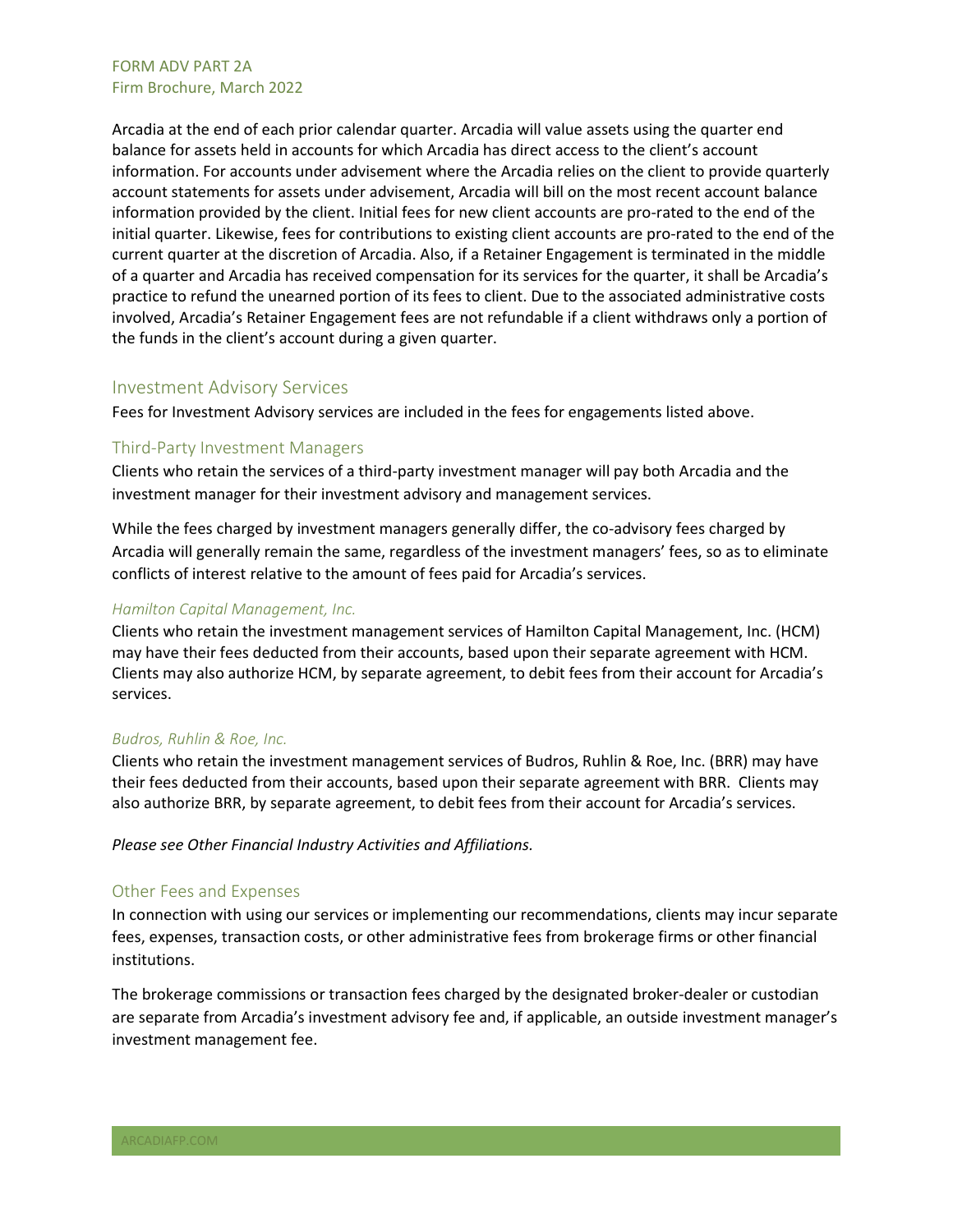All fees paid to Arcadia and a third-party investment manager, if applicable, for investment advisory and management services are separate and distinct from the fees and expenses charged by mutual funds to their shareholders. These fees are described in each fund's prospectus.

#### <span id="page-8-0"></span>Refund Policy

A client agreement may be canceled at any time, by Arcadia or the client, for any reason, upon receipt of a written notice. Any pre-paid, unearned fees will be refunded within 30 days, and any earned, unpaid fees will be due.

Fees for Retainer Engagements are generally billed quarterly, in advance. Upon termination, Arcadia will refund the prorated portion of the advanced fee paid based upon the number of days remaining in the billing cycle.

## <span id="page-8-1"></span>Performance-Based and Side-by-Side Management

Not applicable. Arcadia nor its advisors accept performance-based fees.

## <span id="page-8-2"></span>Types of Clients

Arcadia provides financial planning and investment advisory services, primarily, to individuals and families.

Arcadia has no minimum asset requirement and no minimum account size.

## <span id="page-8-3"></span>Methods of Analysis, Investment Strategies, and Risk of Loss

To the extent that our clients specifically request that Arcadia provide investment advice, Arcadia gathers information about the client's personal financial situation and investment objectives. Using this information, Arcadia seeks to recommend an appropriate target asset allocation for the client. This allocation is designed to help the client achieve his or her overall financial goals, while minimizing various risks associated with investing, including, but not limited to, the risk of loss.

Arcadia believes that the appropriate asset allocation of investments across diverse asset classes is the primary determinant of investment performance and is critical to the long-term success of a client's portfolio.

Arcadia believes that our investment strategy is designed to produce the highest return for a given level of risk but, there can be no guarantee that an investment will be profitable or that an investment objective will be achieved.

Some investment recommendations made by Arcadia may result in loss of principal. The client must be able to bear the various risks of investing which may include market risk, liquidity risk, interest rate risk, currency risk, political risk, and others.

Arcadia encourages long-term investing and discourages market timing for its clients. Strategies involving frequent trading can negatively affect investment performance.

Arcadia may give specific investment recommendations, primarily involving no-load index mutual funds, exchange-traded funds (ETFs), and cash equivalents. Clients are responsible for trading execution and retain absolute discretion over all implementation decisions.

ARCADIAFP.COM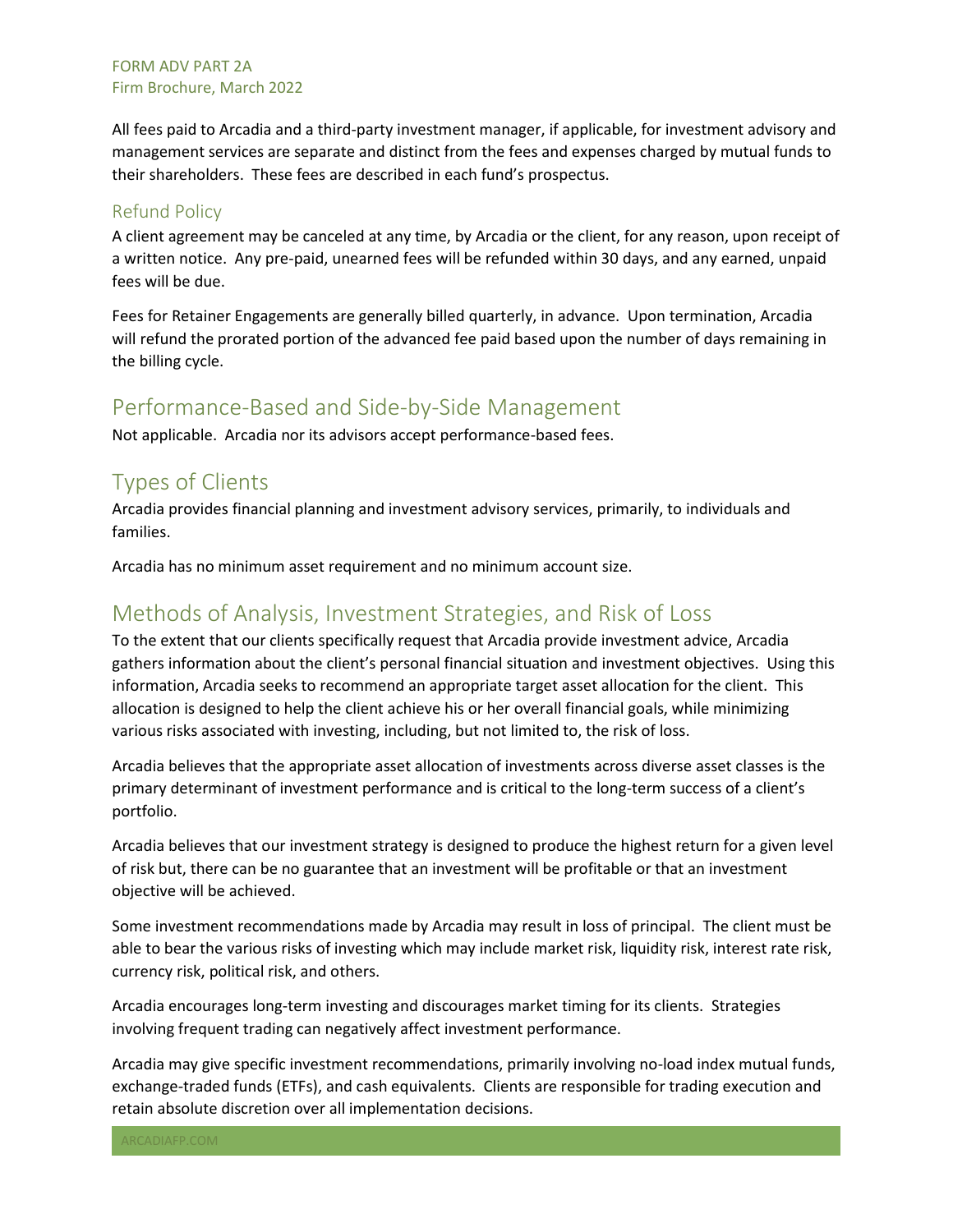Arcadia may, from time to time, recommend investment management services to clients for whom it is desirable and suitable. The client is under no obligation to engage the services of any such recommended professional and the client retains absolute discretion over all such engagement decisions. Clients will pay a separate fee to providers of investment management services. Arcadia receives no compensation of any kind for recommending the services of other professionals. However, client may authorize investment manager to collect fees on Arcadia's behalf.

### <span id="page-9-0"></span>Disciplinary Information

Arcadia has not been the subject of any disciplinary actions.

### <span id="page-9-1"></span>Other Financial Industry Activities and Affiliations

The primary business of Arcadia is financial planning. However, Arcadia also offers tax preparation (less than 5% of time).

Neither Arcadia nor its advisors are registered or have an application pending to register as a brokerdealer or a registered representative of a broker-dealer.

Neither Arcadia nor its Advisors are registered or have an application pending to register as a futures commission merchant, commodity pool operator, commodity trading advisor, or representative of the foregoing.

Lori L. Eisel serves as co-advisor to a number of clients also served by Hamilton Capital Management, Inc. (HCM), an investment management firm in Columbus, Ohio. While this arrangement is material to Arcadia's advisory business, it is not believed that this relationship poses any material conflicts of interest. Ms. Eisel does not receive referral fees or any other form of compensation from HCM. However, clients may authorize HCM to deduct fees from their investment accounts on Arcadia's behalf.

Lori L. Eisel also serves as co-advisor to clients served by Budros, Ruhlin & Roe, Inc. (BRR), a wealth management firm in Columbus, Ohio. It is not believed that this relationship poses any material conflicts of interest. Ms. Eisel does not receive referral fees or any other form of compensation from BRR. However, clients may authorize BRR to deduct fees from their investment accounts on Arcadia's behalf.

Arcadia may, from time to time, receive referrals from HCM, BRR, other investment managers, and financial professionals (for example, attorneys, accountants). Arcadia does not recommend investment managers or other professionals based upon referrals.

Arcadia does not receive, directly or indirectly, referral fees from investment managers or other professionals that it recommends or selects for its clients.

# <span id="page-9-2"></span>Code of Ethics, Participation or Interest in Client Transactions, and Personal Trading

Arcadia maintains a Code of Ethics, which serves to establish standards for business conduct. Arcadia personnel must agree to adhere to these standards based upon fundamentals of confidentiality, trust, integrity, and honesty. A copy of our Code of Ethics is available upon request.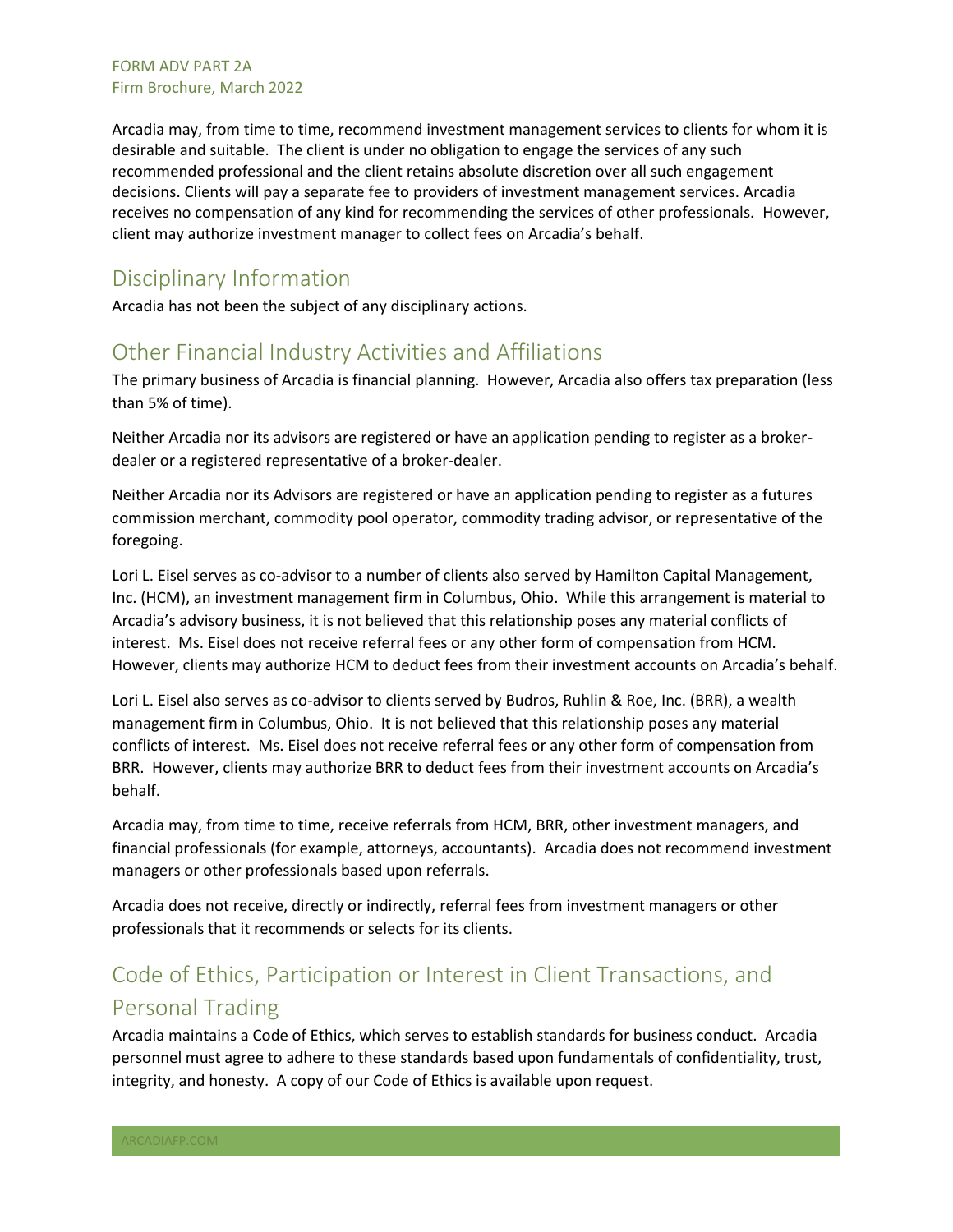Arcadia personnel also follow the code of ethics and professional responsibility set out in the Certified Financial Planner™ (CFP®) Board of Standard's *Standards of Professional Conduct* and the National Association of Personal Financial Advisor's (NAPFA) *Code of Ethics*. These codes are designed to ensure objectivity, confidentiality, integrity, honesty, full disclosure, and other factors to promote fairness when working with clients.

Arcadia personnel may invest in the same securities that we recommend to clients. The timing of purchases and sales of these securities may coincide with purchases and sales of clients. These are publicly traded securities such as mutual funds and ETFs for which common ownership represents no conflict of interest for our clients.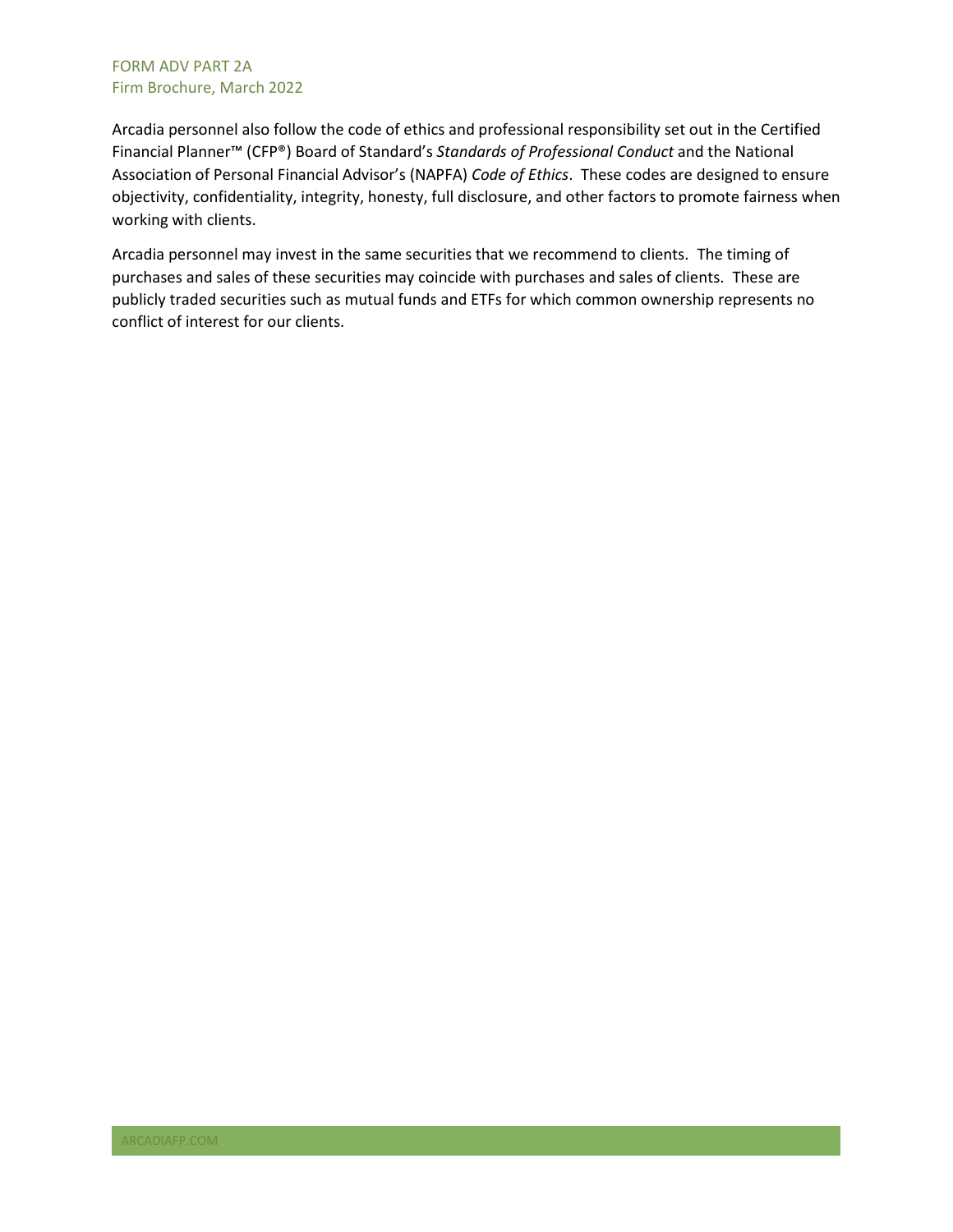## <span id="page-11-0"></span>Brokerage Practices Research and Other Soft-Dollar Benefits

Although not a material consideration when determining whether to recommend the services of a particular broker-dealer or custodian, Arcadia may receive from Charles Schwab & Co., Inc. (Schwab) without cost, investment-related research, market data, technology that provides access to client account data, and compliance and/or practice management-related publications.

Arcadia's clients do not pay more for investment transactions effected and/or assets maintained at Schwab because of this arrangement.

Arcadia clients may benefit equally from the benefits provided to Arcadia by Schwab; whether client assets are held at Schwab or not.

There is no commitment by Arcadia to Schwab or any other broker-dealer or custodian to direct assets for investment in exchange for benefits mentioned above.

#### Client Referrals

If the client requests that Arcadia recommend a broker-dealer or custodian for execution and/or custodial services, Arcadia typically recommends that investment management accounts be maintained at Charles Schwab & Co., Inc. (Schwab) or The Vanguard Group (Vanguard).

Factors that Arcadia considers in recommending a broker-dealer or custodian include financial strength, reputation, execution capabilities, pricing, research, and service. When a client employs an outside investment manager to monitor and execute transactions on their behalf, Arcadia will also consider the firm's historical relationship with the custodian.

#### Directed Brokerage

Arcadia does not ask clients to use broker-dealers to execute transactions.

#### Trade Aggregation

Arcadia does not execute trades and, therefore, does not aggregate trades.

## <span id="page-11-1"></span>Review of Accounts

Fixed fee engagements, such as Financial Reviews, and Hourly Engagements typically terminate at the conclusion of our meeting to present findings and recommendations. Arcadia may answer follow up questions, as initiated by clients. Arcadia typically recommends that clients re-engage Arcadia every twelve to eighteen months to review their accounts and financial plans.

Retainer Engagements are ongoing and include periodic meetings to review accounts, assist in implementation of financial plans, and monitor progress toward financial goals. Follow-up meetings are mutually arranged with the client for each engagement.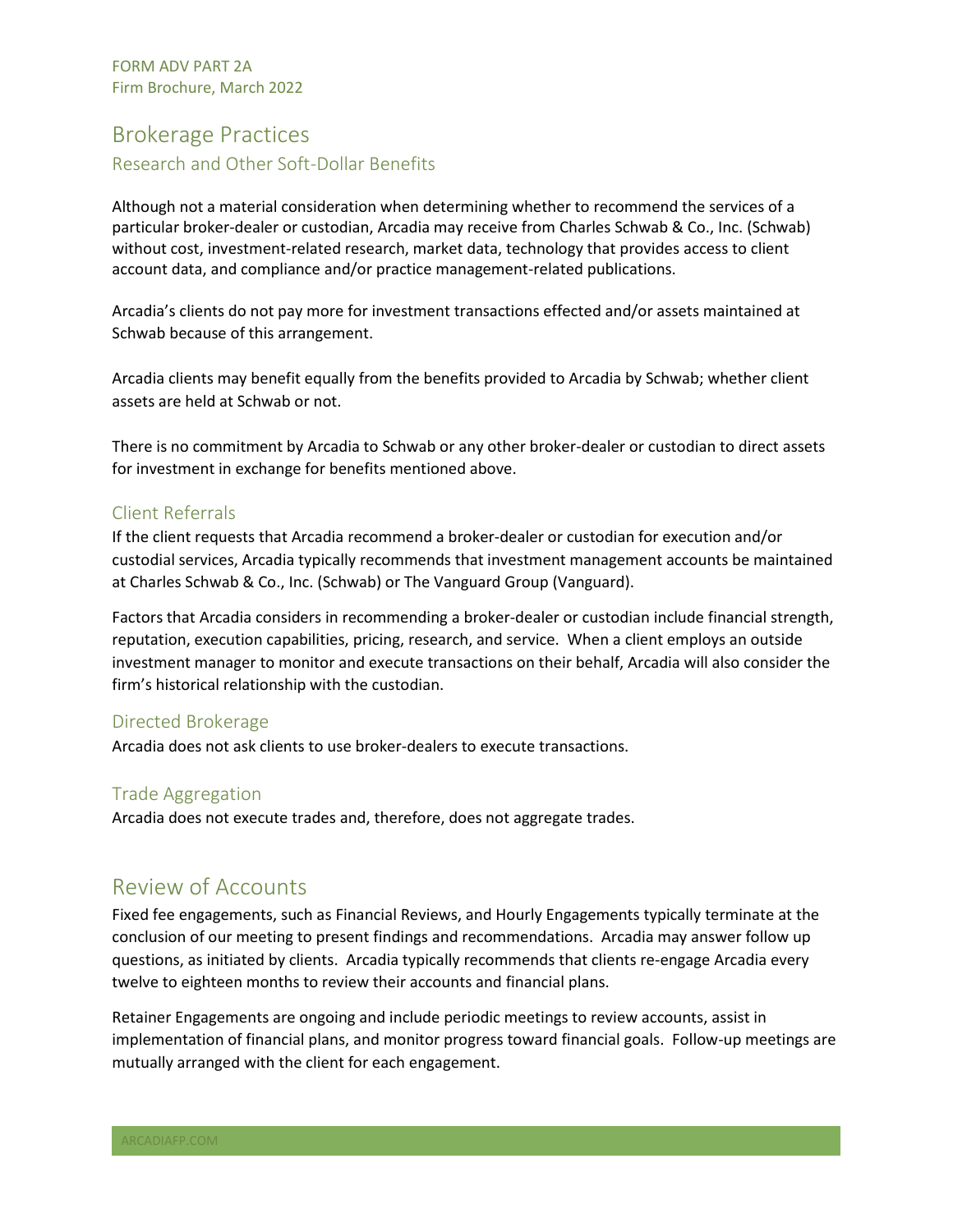## <span id="page-12-0"></span>Client Referrals and Other Compensation

Arcadia does not receive compensation of any kind from anyone other than our clients, and we do not compensate others for client referrals. However, in some cases, client may authorize an investment manager to deduct fees from their investment account(s) on Arcadia's behalf.

## <span id="page-12-1"></span>**Custody**

Arcadia does not take custody of client funds or securities. Consequently, Arcadia does not prepare account statements. Clients maintain and control their own accounts with unaffiliated custodians such as banks, brokerage firm, or mutual fund companies. Clients receive account statements directly from their custodian.

## <span id="page-12-2"></span>Investment Discretion

For Retainer Engagements in which an investment manager has also been retained by the client, Arcadia is typically granted discretion by limited power of attorney to select the amount and nature of securities purchased and sold in relation to those investment strategies selected by client for whom Arcadia provides a continuous and regular service. Sometimes, margin balances may be initiated by the client, either through securities purchases or by writing a check for an amount which is greater than the cash available in the account.

At the inception of each client relationship or upon request, Arcadia will document any client requested restrictions to apply to the management of their account.

## <span id="page-12-3"></span>Financial Information

Not applicable. Further disclosure is not required for this section because:

- Arcadia does not require prepayment of more than \$500 in advisory fees six months or more in advance; and
- Arcadia is unaware of any financial condition that is reasonably likely to impair its ability to meet its contractual commitments relating to its discretionary authority over certain client accounts; and
- Arcadia has not been the subject of a bankruptcy petition during the past 10 years.

*Arcadia's Chief Compliance Officer, Lori L. Eisel, remains available to address any questions that a client or prospective client may have regarding the information contained in this brochure.*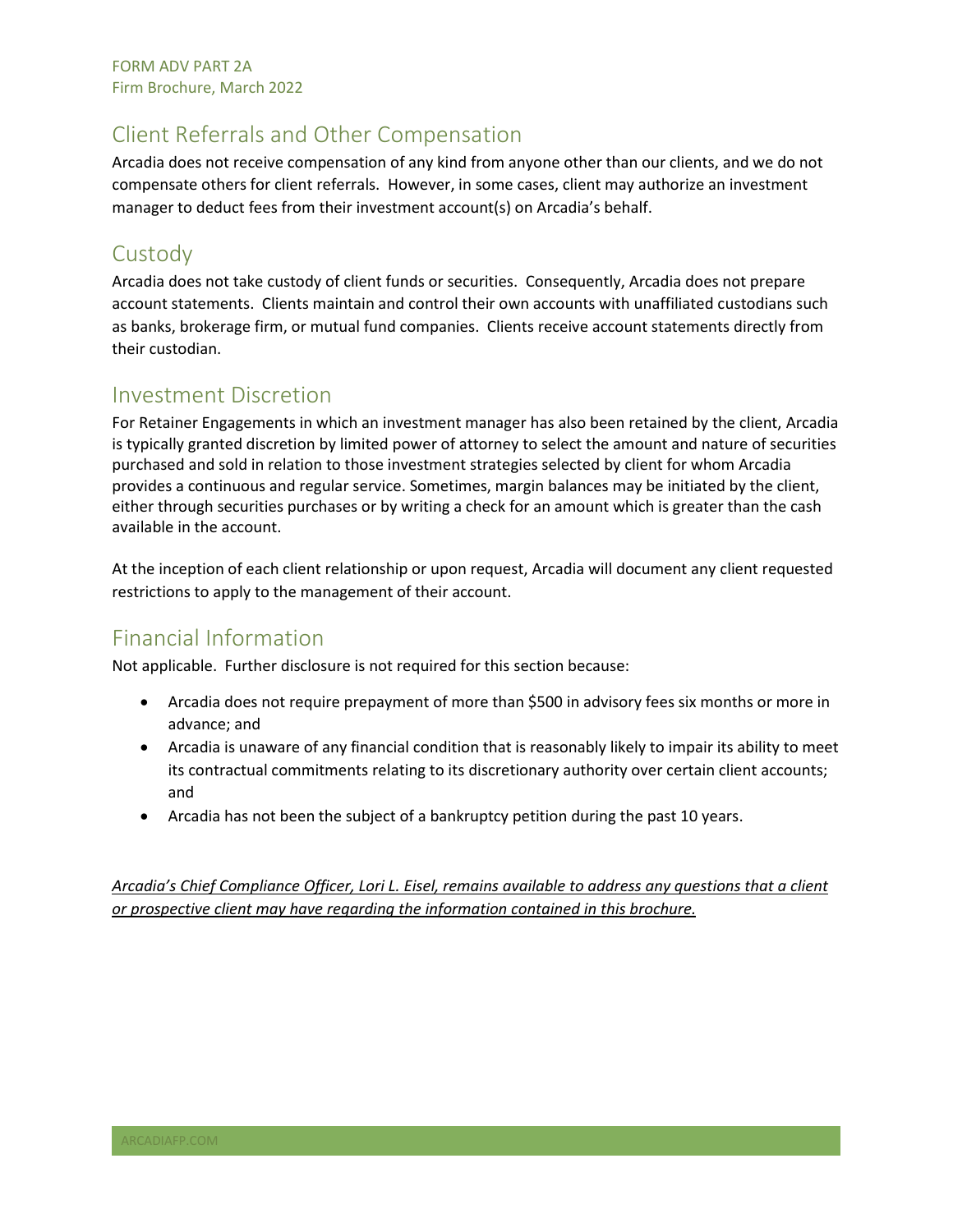## <span id="page-13-0"></span>Requirements for State Registered Advisors

Principal Executive Officers, Education and Business Background

Lori L. Eisel, MS, CFP®, EA, CDFA® is the principal executive officer of Arcadia Financial Partners, LLC. For more information about her education and business background, please see ADV Part 2B.

#### Other Businesses Advisor is Engaged In

Lori L. Eisel also owns Arcadia Property Holdings, LLC which manages the property in which Arcadia Financial Partners, LLC operates. Other unaffiliated and unrelated businesses lease office space from Arcadia Property Holdings, LLC.

#### Performance-Based Fees

Arcadia does not charge performance-based fees

#### Involvement in Arbitrations or Administrative Proceedings

None

Relationships with Issuers of Securities None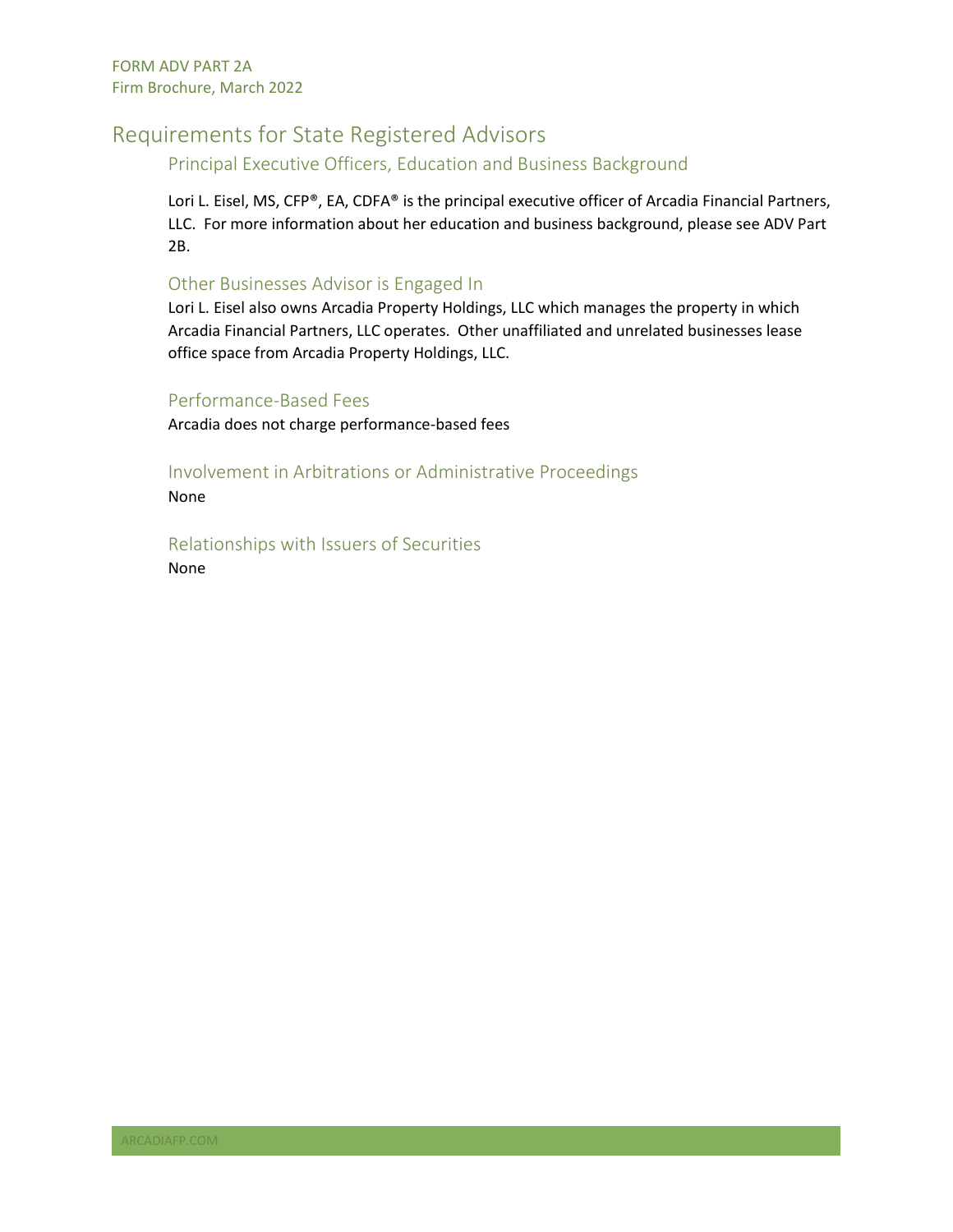Part 2B Brochure Supplement

This brochure supplement provides additional information about the following individual:

Lori L. Eisel Arcadia Financial Partners, LLC 60 W. Columbus St. Pickerington, Ohio 43147 614-953-9110

This brochure supplement provides information about Lori Eisel that supplements the Arcadia Financial Partners, LLC Form ADV Part 2 brochure. You should have received a copy of that brochure (a copy is attached). Please contact Lori L. Eisel, President, Arcadia Financial Partners, LLC, if you did not receive Arcadia Financial Partners, LLC's brochure, or if you have any questions about the content of this supplement.

Additional information about Lori L. Eisel is available on the SEC's website at [www.adviserinfo.sec.gov.](http://www.adviserinfo.sec.gov/)

Date prepared: March 31, 2022

#### <span id="page-14-0"></span>**Lori L. Eisel, MS, CFP®, EA, CDFA®**

Year of Birth : 1973

#### Educational Background

MS, Masters of Science, Family Financial Management, The Ohio State University, 1998

BS, Bachelors of Science, Consumer Affairs, The Ohio State University, 1996

#### EA, Enrolled Agent, 2019

Credential awarded by the Internal Revenue Service (IRS). An enrolled agent is a person who has earned the privilege of representing taxpayers before the IRS by either passing a three-part comprehensive IRS test covering individual and business tax returns, or through experience as a former IRS employee. Enrolled agent status is the highest credential the IRS awards. Individuals who obtain this elite status must adhere to ethical standards and complete 72 hours of continuing education courses every three years. Enrolled agents, like attorneys and certified public accountants (CPAs), have unlimited practice rights. This means they are unrestricted as to which taxpayers they can represent, what types of tax matters they can handle, and which IRS offices they can represent clients before.

#### CDFA®, Certified Divorce Financial Analyst®, 2016

Designation awarded by the Institute for Divorce Financial Analysts (IDFA). Individuals with a minimum of three years of professional experience in finance or divorce are eligible to enroll in the CDFA course. Course modules 1, 2, and 3 each conclude with a 100-question, multiplechoice exam. Module 4 concludes with a comprehensive case-study exam consisting of 50 multiple-choice questions. Candidates must pass each module exam with a 70% or higher to receive the CDFA designation. To retain the designation, an annual fee must be paid and 15 hours of divorce-related continuing education must be completed.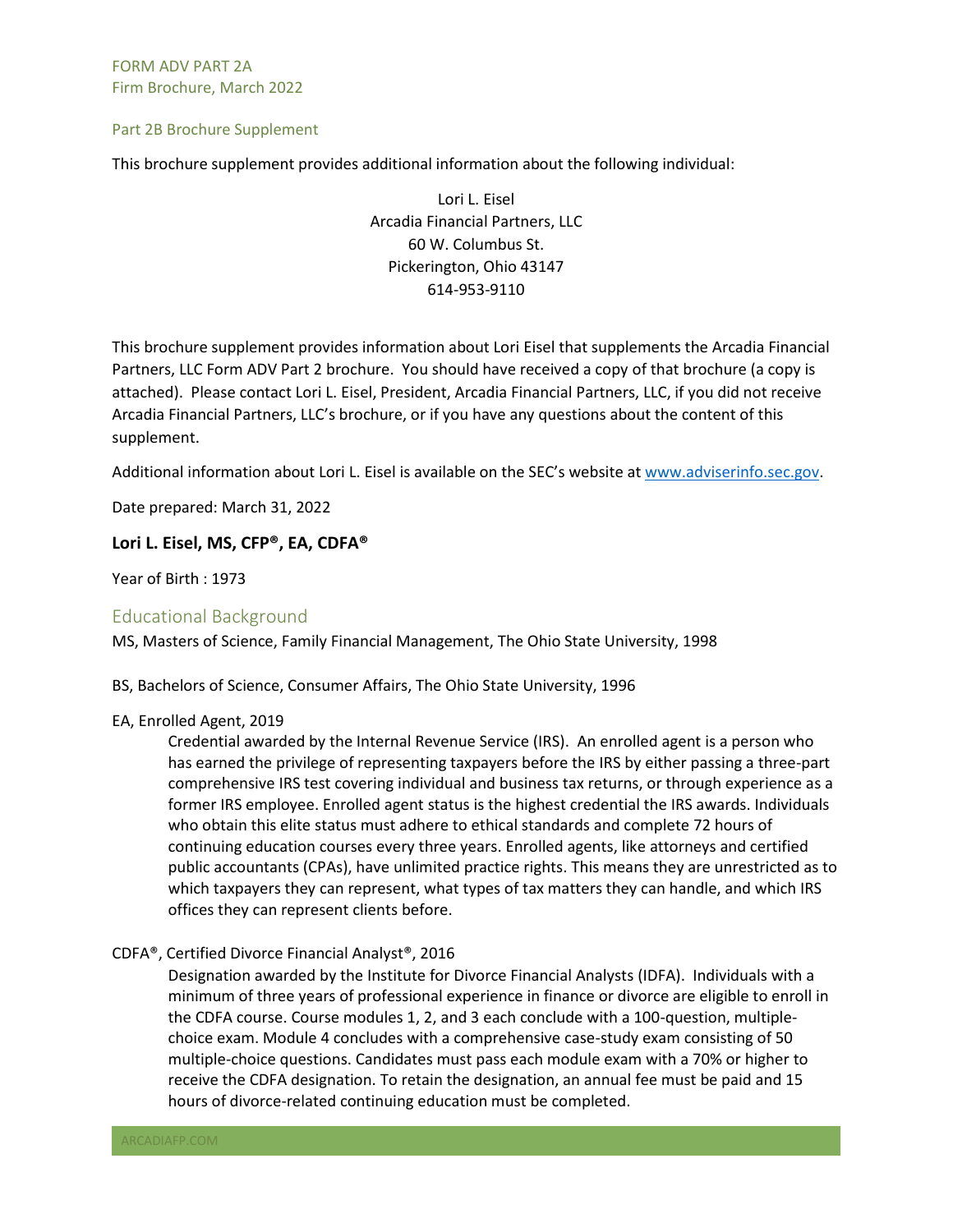#### CFP®, Certified Financial Planner™, 2003

Designation awarded by the Certified Financial Planner (CFP) Board of Standards, founded in 1985 as a  $501(c)(3)$  non-profit organization that serves the public interest by promoting the value of professional, competent and ethical financial planning services, as represented by those who have attained CFP® certification. CFP Board sets and enforces the requirements for CFP® certification, including [education,](http://www.cfp.net/about-cfp-board/about-cfp-board/history/certification-milestones#education) examination, experience, and ethics. Individuals who successfully complete CFP Board's initial and ongoing certification requirements are authorized to use the CFP® certification marks in the United States.

#### <span id="page-15-0"></span>Professional Experience

*Arcadia Financial Partners, LLC* President - October 2016 to present

*Hamilton Capital Management, Inc.* Vice President – May 2015 to December 2016 Associate Vice President – December 2011 to May 2015

#### Disciplinary Information

Lori L. Eisel has not been the subject of a reportable legal or disciplinary event.

#### <span id="page-15-1"></span>Other Business Activities

<span id="page-15-2"></span>Lori L. Eisel also owns Arcadia Property Holdings, LLC which manages the property in which Arcadia Financial Partners, LLC operates. Other unaffiliated and unrelated businesses lease office space from Arcadia Property Holdings, LLC.

#### Additional Compensation

The only economic compensation Lori L. Eisel receives for providing advisory services is the compensation she receives from the clients of Arcadia Financial Partners, LLC. However, in some cases, clients may authorize an investment manager to deduct fees from their investment account(s) on Arcadia's behalf.

#### <span id="page-15-3"></span>Supervision

Lori L. Eisel, President, Arcadia Financial Partners, LLC, is responsible for the supervision of advisory services related to Arcadia Financial Partners, LLC.

#### <span id="page-15-4"></span>Additional Reporting Requirements for State-Registered Advisors

Lori L. Eisel has not been involved in an award or otherwise been found liable in a civil, self-regulatory organization or administrative proceeding of any kind.

Lori L. Eisel has not been the subject of a bankruptcy question.